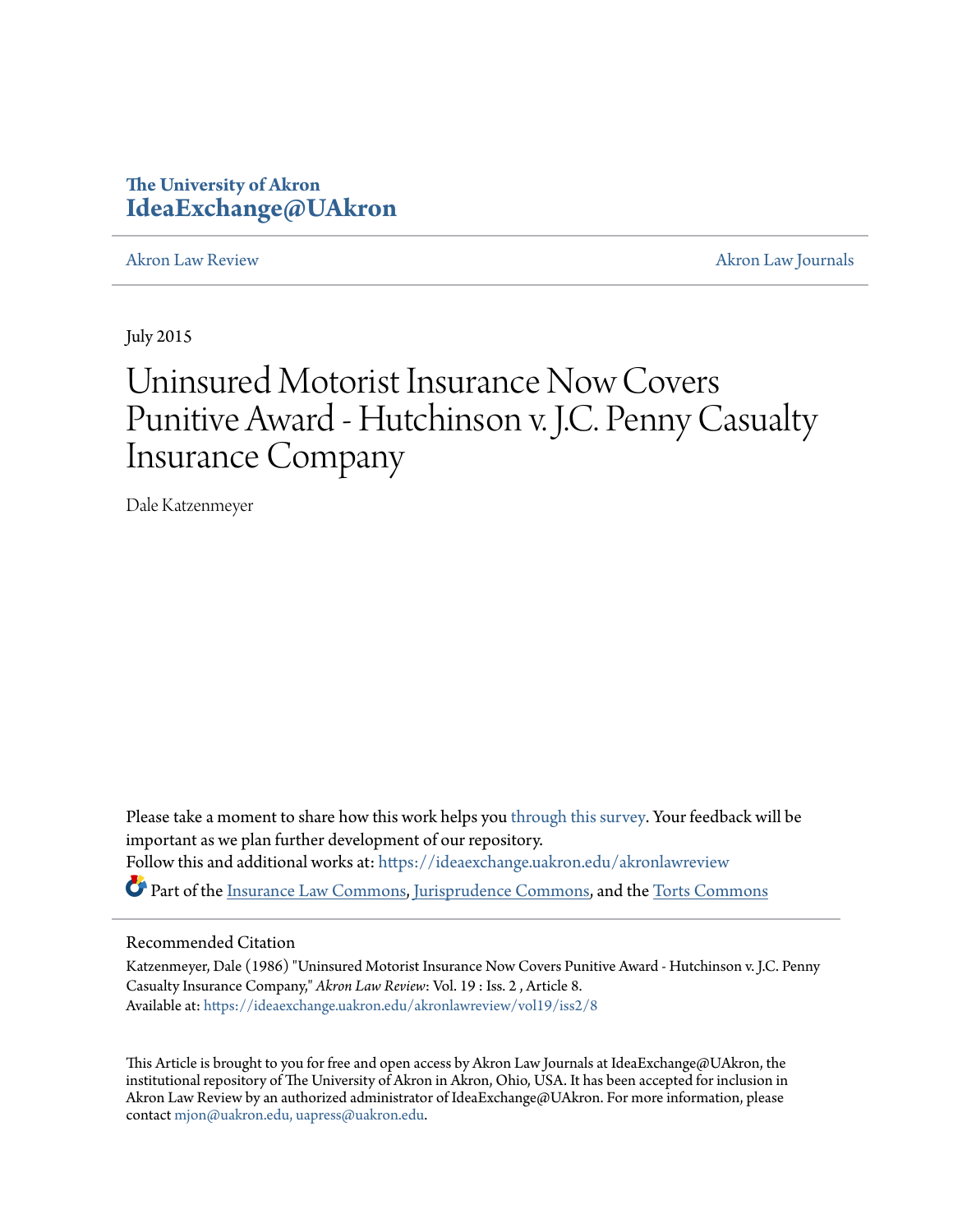# **UNINSURED MOTORIST INSURANCE NOW COVERS PUNITIVE AWARD -** *HUTCHINSON v. J.C. PENNEY CASUAL TY INSURANCE COMPANY*

## **INTRODUCTION**

Assuming an injured party is entitled to recover punitive damages from an uninsured negligent motorist, can the injured party recover those damages from his insurance company under an uninsured motorist policy?

**A** split of authority exists among the few states which have decided the issue.' In jurisdictions permitting recovery of punitive damages, uninsured motorist coverage is intended to place the insurer in the shoes of the uninsured tortfeasor.2 Since the insurer stands in the shoes of the tortfeasor, and since punitive damages could be covered if the tortfeasor had his own insurance, it is illogical to deny the victim punitive damages simply because the tortfeasor is uninsured.' Other jurisdictions believe that punitive damages should not be awarded since that award would not operate to punish the tortfeasor and would therefore violate public policy.' In *Hutchinson v. J.C Penney Casualty Insurance Company<sup>5</sup>*, the Ohio Supreme Court held that such recovery is permissible and does not violate public policy.

# FACTS OF HUTCHINSON

Plaintiff, Natalie S. Hutchinson, was legally crossing a street<sup>6</sup> when she was struck **by** Raymond Garrett, an uninsured motorist. Garrett had collided with a motorist shortly before and was attempting to elude the police when he struck plaintiff. The police apprehended Garrett who subsequently pleaded guilty to operating a motor vehicle while intoxicated,<sup>7</sup> reckless operation, and failure to obey traffic control devices.<sup>8</sup>

 $^2$ See, e.g., Mullins, 683 S.W.2d at 670.

**31d.**

*'See* e.g.. Burns. 121 Wis. 2d at 580, 360 N.W.2d at 64-65.

**117** Ohio St. 3d 195, 478 N.E.2d 1000 **(1985).**

'An alcohol-urine test administered to Garrett after the accident revealed **.17** alcohol content. **Id.** at 2.

'Evidence shows that Garrett failed to yield to a **"35** mph" speed limit sign, a yellow school zone sign, a "20 mph" speed limit sign. and a stop light. **Id.** at 1-2.

<sup>&#</sup>x27;Several states have permitted recovery: Hutchinson v. J.C. Penney Casualty Ins. Co., 17 Ohio St. 3d 195, 478 N.E.2d 1000 (1985); Cuppett v. Grange Mut. Companies, 12 Ohio App. 3d 82, 466 N.E.2d 180 (Erie County Ct. App. 1983); Mullins v. Miller, 683 **S.W.2d** 669 (Tenn. 1984); Home Indem. Co. v. Tyler, 522 S.W.2d 594 (Tex. Civ. App. 1975); Lipscombe v. Security Ins. Co., 213 Va. 81, 189 S.E.2d 320 **(1972).** Several states have denied recovery: Hanna v. State Farm Mut. Auto. Ins. Co., 233 F. Supp. 510 (E.D.S.C. 1964); California State Auto. Ass'n Inter-Ins. Bureau v. Carter, 164 Cal. App. 3d 257, 210 Cal. Rptr. 140 (1985); Suarez v. Aguiar, 351 So. 2d. 1086 (Fla. Dist. Ct. App. 1977); Braley v. Berkshire Mut. Ins. Co., 440 A.2d 359 (Me. 1982); Laird v. Nationwide Ins. Co., 243 S.C. 388, 134 S.E.2d 206 (1964): Burns v. Milwaukee Mut. Ins. Co., 121 Wis. 2d 574, 360 N.W.2d 61 (Wis. Ct. App. 1984).

blssues of contributory or comparative negligence were not considered since it was presumed **by** both sides that plaintiff did not negligently cross the street. Brief of Plaintiff-Appellant at 2, Hutchinson v. J.C. Penney Casualty Ins. Co., 17 Ohio St. 3d 195, 478 N.E. 2d 1000 **(1985).**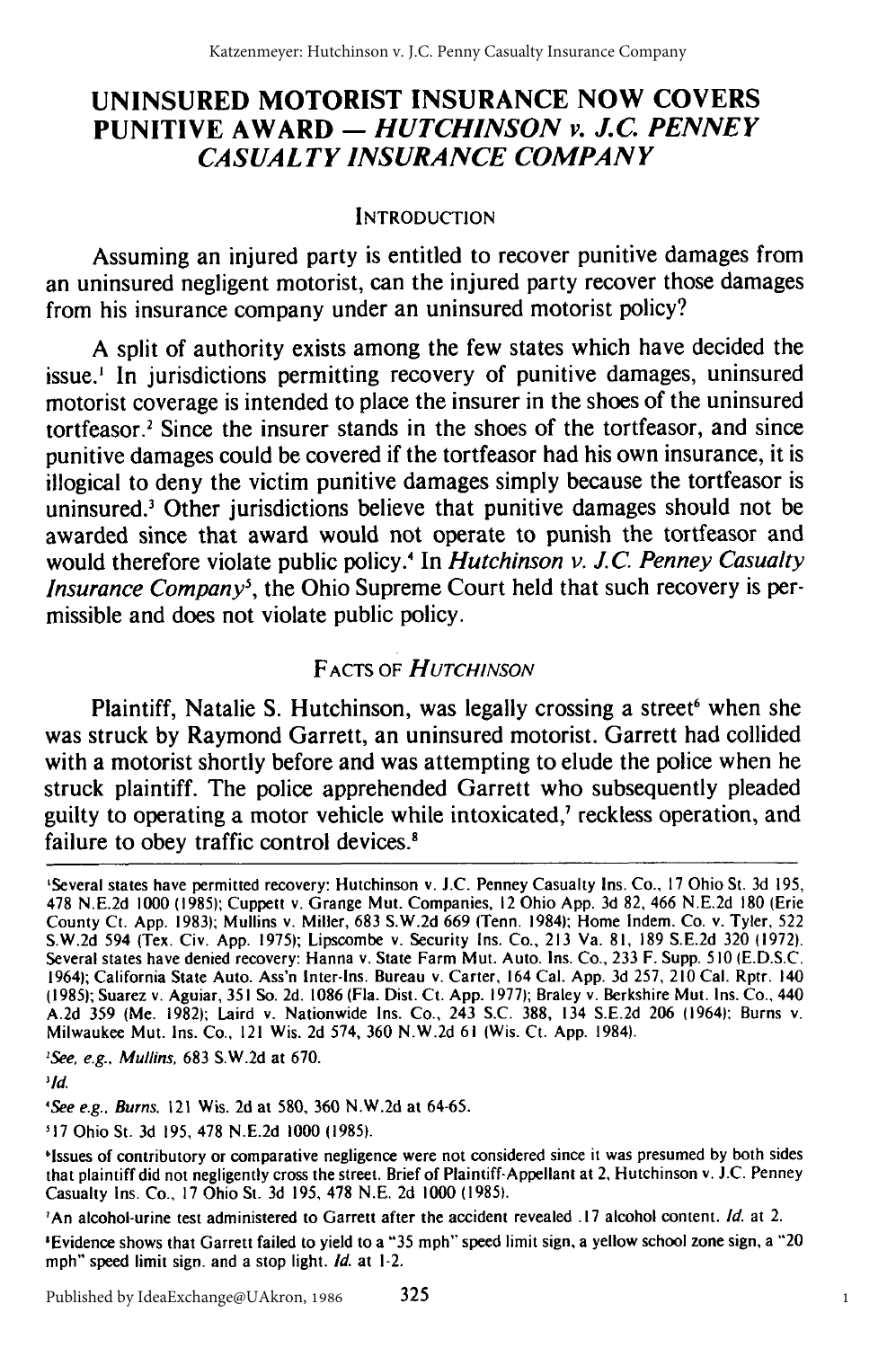As a result of the accident, plaintiff was dragged **70** feet, suffered a fractured pelvis and sustained multiple abrasions. Plaintiff was hospitalized where doctors discovered a lump in her right groin. The lump was a secondary injury to the fractured pelvis and required surgical removal. Plaintiff was left with a permanent deformity of her right thigh.'

Plaintiff was a "covered person" within the coverage of defendant J.C. Penney Casualty Insurance Company's four insurance policies. Each policy provided bodily injury coverage of \$50,000 for each person and \$100,000 for each accident. It was agreed that the policies could be "stacked" to provide plaintiff with coverage up to  $$200,000$ .<sup>10</sup>

After being unable to reach a settlement with defendant, plaintiff submitted the issue of damages to binding arbitration. The arbitration panel awarded plaintiff \$17,500 compensatory damages, \$35,000 punitive damages, and \$17,500 in attorney fees. Plaintiff then applied to the Franklin County Court of Common Pleas to reduce her award to judgment according to Ohio Revised Code § 2711.09.

The common pleas court held that the arbitration panel exceeded its authority and vacated the award of punitive damages and attorney fees." Plaintiff then appealed. The court of appeals reversed the common pleas court and held that the award for punitive damages and attorney fees was not against public policy and was within the uninsured motorist coverage of the policies.'<sup>2</sup> However, instead of reinstating the amounts awarded, the court of appeals remanded the case with instructions to redetermine the amounts awarded by the arbitration panel.'3 Plaintiff then appealed to the Ohio Supreme Court to reinstate the arbitration panel award. Defendant cross-appealed claiming that punitive damages and attorney fees should not be awarded."

### OHIO'S **PUNITIVE** PHILOSOPHY

Punitive damages are imposed for one of two reasons: either to punish the tortfeasor in order to discourage the reoccurrence of similar behavior, or to permit the victim to recover for the supposed aggravation of the injury.'5 The clear majority of states adopt the punishment view of punitive damages.<sup>16</sup> In

*'lid.* at 2.

"Southern Farm Bureau Casualty Ins. Co. v. Daniel, 246 Ark. 849, 440 S.W.2d 582 (1969). https://ideaexchange.uakron.edu/Massachuserie.www.haskera/id Washington, all states permit punitive damages in ap-

*<sup>91</sup>d.* at 3.

<sup>&</sup>quot;Hutchinson v. J.C. Penney Casualty Ins. Co., No. **82CV-08-4883, (C.P.,** Franklin County, Ohio 1982). "Hutchinson v. J.C. Penney Casualty Ins. Co., No. 83AP-136, slip op. at 176 (10th Cir. Ct. App. Feb. 7, 1984).

**<sup>&</sup>quot;Id.** at 188.

<sup>&</sup>quot;Issues concerning the authority of binding arbitration were resolved in favor of plaintiff and will not be further discussed. The balance of this paper focuses on the punitive damage aspect of the cross appeal. Hutchinson, 17 Ohio St. 3d 195, **478** N.E. 2d 1000 **(1985).**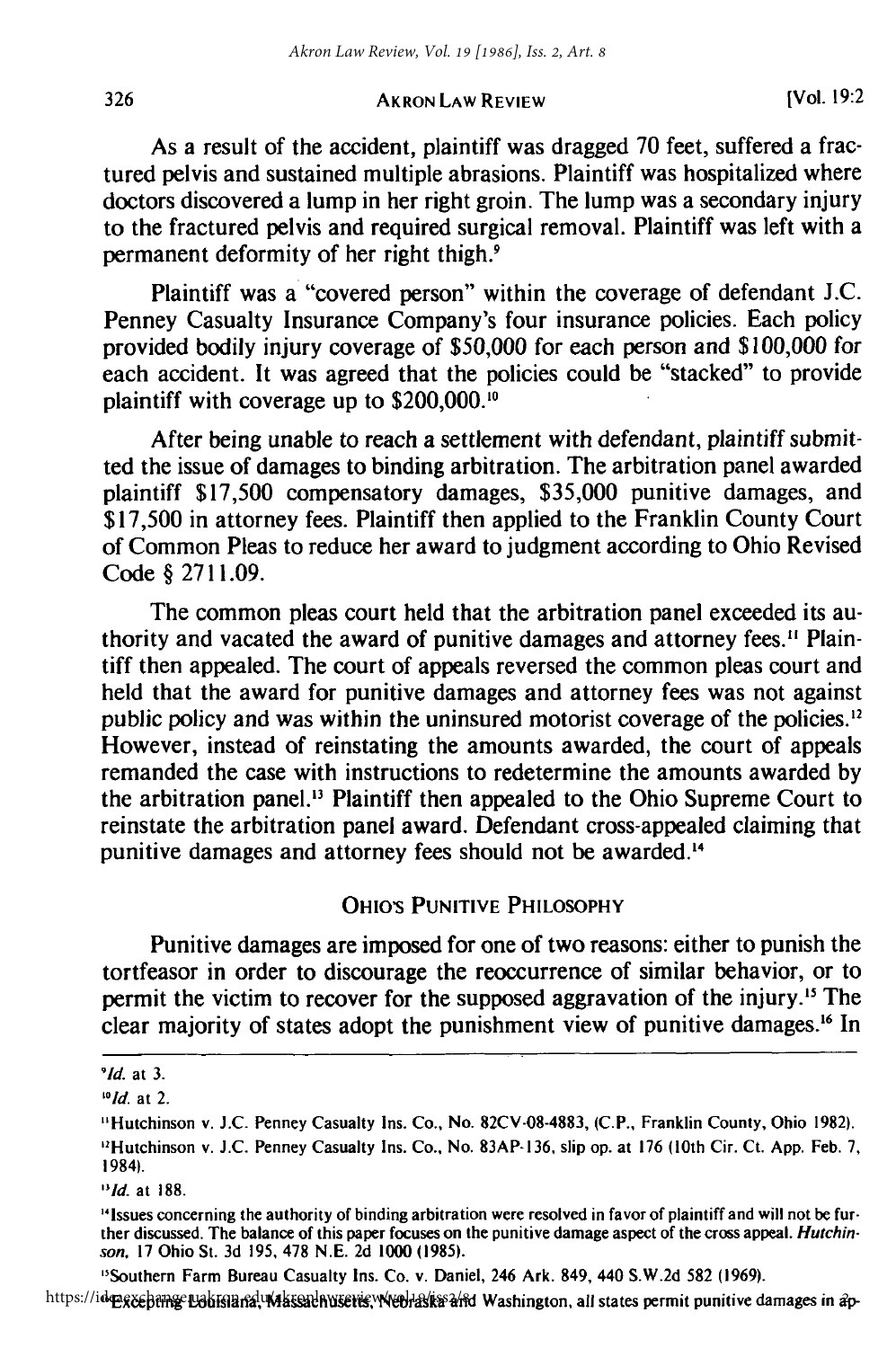#### **RECENT CASES** Fall, **19851**

Detling v. Chockley<sup>17</sup>, the Ohio Supreme Court held in a *per curiam* decision that "the rationale for allowing punitive damages has been recognized in Ohio as that of punishing the offending party and setting him up as an example to others that they might be deterred from similar conduct **. \*... ,** While the *Hutchinson* court purported to maintain the punishment philosophy of *Det*ling, its decision operates to ignore the punitive effect and award damages sim**ply** to provide additional compensation to the victim.

One issue in *Hutchinson* is whether the punitive effect of punitive damages can be realized if those damages are paid **by** the victim's insurance company under an uninsured motorist policy. The court answered in the affirmative for two reasons. First, the court determined that in the majority of states it is not against public policy to allow liability insurance to include coverage for punitive damages.<sup>19</sup> The court then held that uninsured motorist coverage of punitive damages would not violate public policy since uninsured motorist coverage should be construed to operate as liability insurance.<sup>20</sup> Second, the court reasoned the tortfeasor remains ultimately liable to the insurance company for indemnification and is, therefore, indirectly punished for his wrongdoings.<sup>21</sup> Both of these rationales are disputed by the dissent<sup>22</sup> and other jurisdictions.<sup>23</sup>

**A** significant difference exists between liability insurance and uninsured motorist coverage. Many states permit apparent frustration of the punitive effect of punitive damages **by** permitting the potential tortfeasor to insure against them with liability insurance.<sup>24</sup> In actuality, that apparent frustration

**1770** Ohio St. 2d 134, 436 N.E.2d 208 (1982).

"Detling, 70 Ohio St. 2d 134, 436 N.E.2d 208.

<sup>19</sup>Id. It is curious to note that the Ohio Supreme Court has never decided this issue, and that lower Ohio courts have determined that public policy is violated when liability insurance offers protection against punitive damages. Willowick Towers Inv. Co. v. General Ins. *Co.,* Lake App. No. **7-239** (Sept. 22, 1980); Troyer v. *Horvath,* Cuyahoga **App.** No. 46530 (Nov. **3, 1983).**

"Hutchinson, **17** Ohio St. **3d** at **197, 478 N.E.2d** at 1002.

*"Id.* at **198, 478** N.E.2d at **1003.**

<sup>22</sup>In his dissenting opinion, Justice Wright viewed the award solely as additional compensation and believed that the punishment function of punitive damages had been defeated. Id. at 201, **478 N.E.2d** at **1005** (Wright, **J.,** dissenting). Wright also believed that this decision would violate public policy **by** increasing the rates for uninsured motorist coverage. **Id.** at 202-3, **478 N.E.2d** at **1007.**

*"See* supra note **1.**

2'These courts permit insurability of punitive damages: Pennsylvania Thresherman **&** Farmers' Mut. Casualty Ins. Co. v. Thornton, 244 F.2d **823** (4th Cir. 1957); General Casualty Co. of America v. Woodby, **238 F.2d** 452 (6th Cir. **1956);** Fagot v. Ciravola, 445 F. Supp. 342 (E.D. La. **1978);** Norfolk **&** Western Ry. v. Hartford Accident **&** Indem. Co., 420 F. Supp. **92 (N.D.** Ind. **1976);** Concord Gen. Mut. Ins. Co. v. Hills, 345 F. Supp. **1090 (D.** Me. **1972);** Price v. Hartford Accident **&** Indem. Co., **108** Ariz. 485, **502 P.2d** 522 **(1972);** Southern Farm Bureau Casualty Ins. Co. v. Daniel, 246 Ark. 849, 440 S.W.2d **582 (1969);** Green-Published by Leky Elnd ang To UAkron, Indem. Co., 238 Ga. 313, 232 S.E.2d 910 (1977); Abbie Uriguen Olds-

propriate situations. Belli, Punitive Damages: Their History. Their Use And Their Worth In Present-Day Society. 49 U. Mo. **KANSAS CITY** L. REV. 1,4 **(1980).**

Only Connecticut, Kentucky, Michigan, and New Hampshire view punitive damages as compensatory. All other states view punitive damages as a form of punishment. Long, Punitive Damages: An Unsettled Doctrine, 25 DRAKE L. REV. 870, 875 (1976).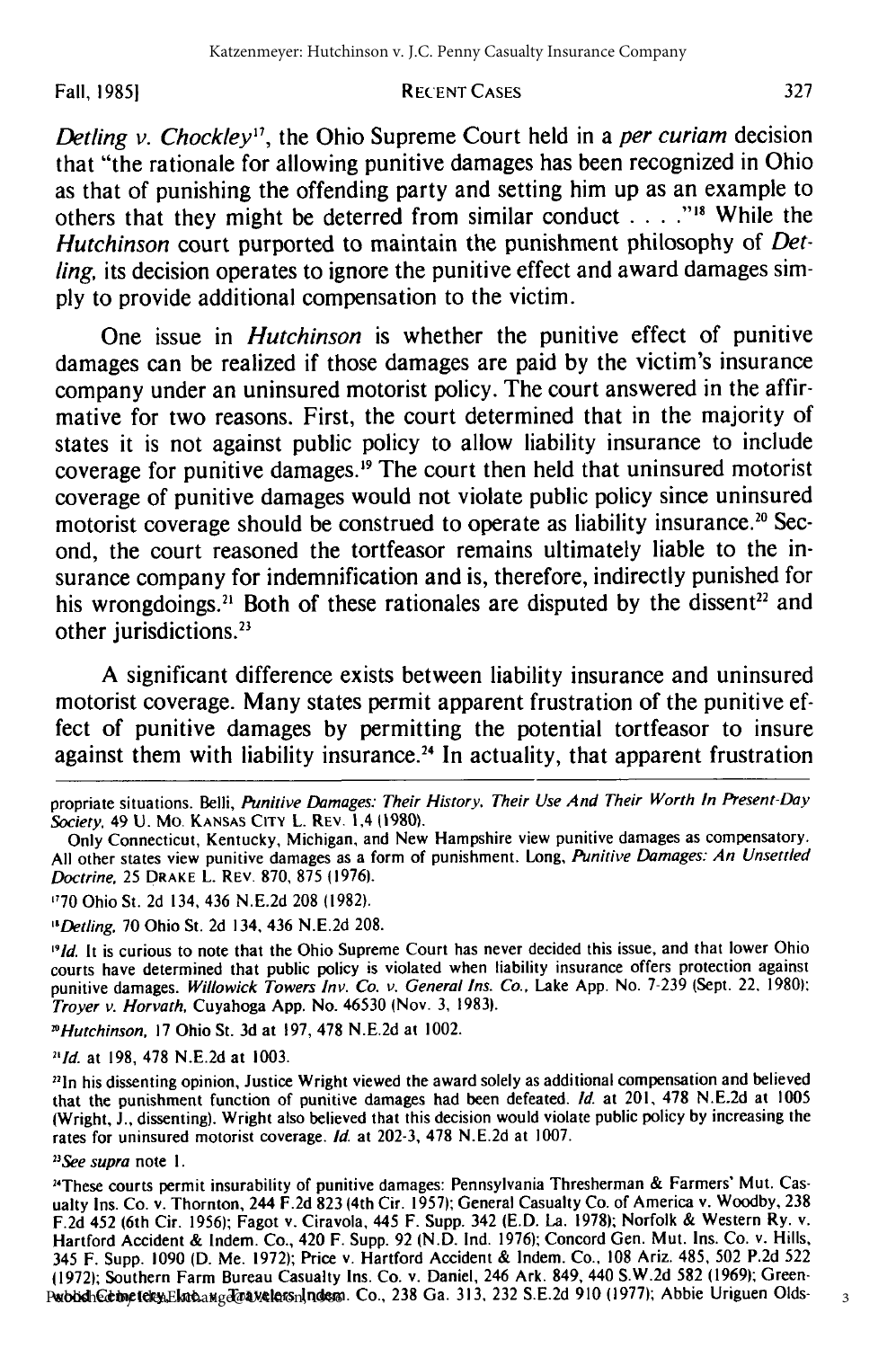does not exist. The potential tortfeasor specifically contracted for that protection and realizes the punitive effect of increased premiums or loss of insurability.<sup>25</sup> In the case of uninsured motorist coverage, the tortfeasor has not contracted for the protection nor is he influenced **by** the non-existent threat of increased premiums. Since the tortfeasor and insured are different persons, the punitive effect of increased rates cannot be realized in uninsured motorist coverage.

The *Hutchinson* court further noted that the effect of punitive damages is not defeated since the defendant insurance company may bring an action against the uninsured motorist for indemnification, including indemnification for punitive damages.<sup>26</sup> This rationale purports to find a punitive effect in holding the tortfeasor ultimately liable. In practice, however, an uninsured motorist tortfeasor is a poor candidate from which to seek indemnification." First, it is unlikely that the uninsured motorist will be able to reimburse the insurer because his lack of insurance implies that he is probably judgment proof." Second, punitive damages may be awarded in the absence of the uninsured motorist as in the case of the hit-and-run accident. In these cases, the tortfeasor is not available as a source of indemnification.<sup>29</sup>

The *Hutchinson* decision creates another problem with respect to the supposed punitive effect of punitive damages. The amount of damages should operate as a proper punishment relative to the tortfeasor's pecuniary condition.<sup>30</sup> If punitive damages are awarded in the absence of the tortfeasor, as in the case of a hit-and-run accident, then evidence of the tortfeasor's pecuniary condition is not available, thereby making the punitive award arbitrary.<sup>31</sup>

<sup>25</sup>Mullins v. Miller, **683 S.W.2d 669, 675** (Tenn. 1984) (Drowata, **J.,** dissenting).

*'6Hutchinson,* **17** Ohio St. **3d** at **198, 478 N.E.2d** at **1003.**

*<sup>2</sup>*Burns v. Milwaukee Mut. Ins. Co., 121 Wis. **2d** 574, **580, 360 N.W.2d 61, 64-65** (Wis. Ct. **App.** 1984).

mobile Buick, Inc. v. United States Fire Ins. Co., **95** Idaho **501,511 P.2d 783 (1983);** City of Cedar Rapids v. Northwestern Nat'l Ins. Co., 304 **N.W.2d 288** (Iowa **1981);** Continental Ins. Companies v. Hancock, **507 S.W.2d** 146 **(Ky. 1973);** First National Bank and Deposit Co. v. Fidelity and Deposit Co., **283 Md. 228,** *389* **A.2d 359 (1978);** Anthony v. Firth, 394 So. **2d 867** (Miss. **198 1);** Colson v. Lloyd's of London, 435 **S.W.2d** 42 (Mo. Ct. **App. 1968);** Harrell v. Travelers Indem. Co., **279** Or. **199, 567 P.2d 1013 (1977);** Carroway v. Johnson, 245 **S.C.** 200, **139 S.E.2d 908 (1965);** Lazenby v. Universal Underwriters Ins. Co., 214 Tenn. **639, 383 S.W.2d 1** (1964); Dairyland County Mut. Ins. Co. v. Wallgren, **477 S.W.2d** 341 (Tex. Civ. **App. 1972);** State v. Glenn Falls Ins. Co., **137** Vt. 313,404 **A.2d 101 (1979);** Hensley v. Erie Ins. Co., **283 S.E.2d 227** (W. Va. **1981).** *See also* Morrissy, Punitive Damages *- Insurability.* **25 TRIAL LAW. GUIDE 257 (1981).**

<sup>2</sup>Telephone interview with Jerome B. Haddox, Secretary, Vice President, and General Counsel for **J.C.** Penney Casualty Insurance Company (Aug. 20, **1985). J.C.** Penney actively seeks indemnification from tortfeasors. **Id.** In 1984, **J.C.** Penney recovered **1.5%** of their subrogation payouts for uninsured motorist coverage. **Id.** Litigation expenses and improbability of collection make the punitive effect of punitive damages theoretically possible, but practically improbable. Id.

*<sup>9</sup>Mullins,* **683 S.W.2d** at **673** (Drowota, **J.,** dissenting). In Mullins, a default judgment was entered against a hit-and-run defendant and plaintiff was awarded punitive damages without proof of defendant's pecuniary condition.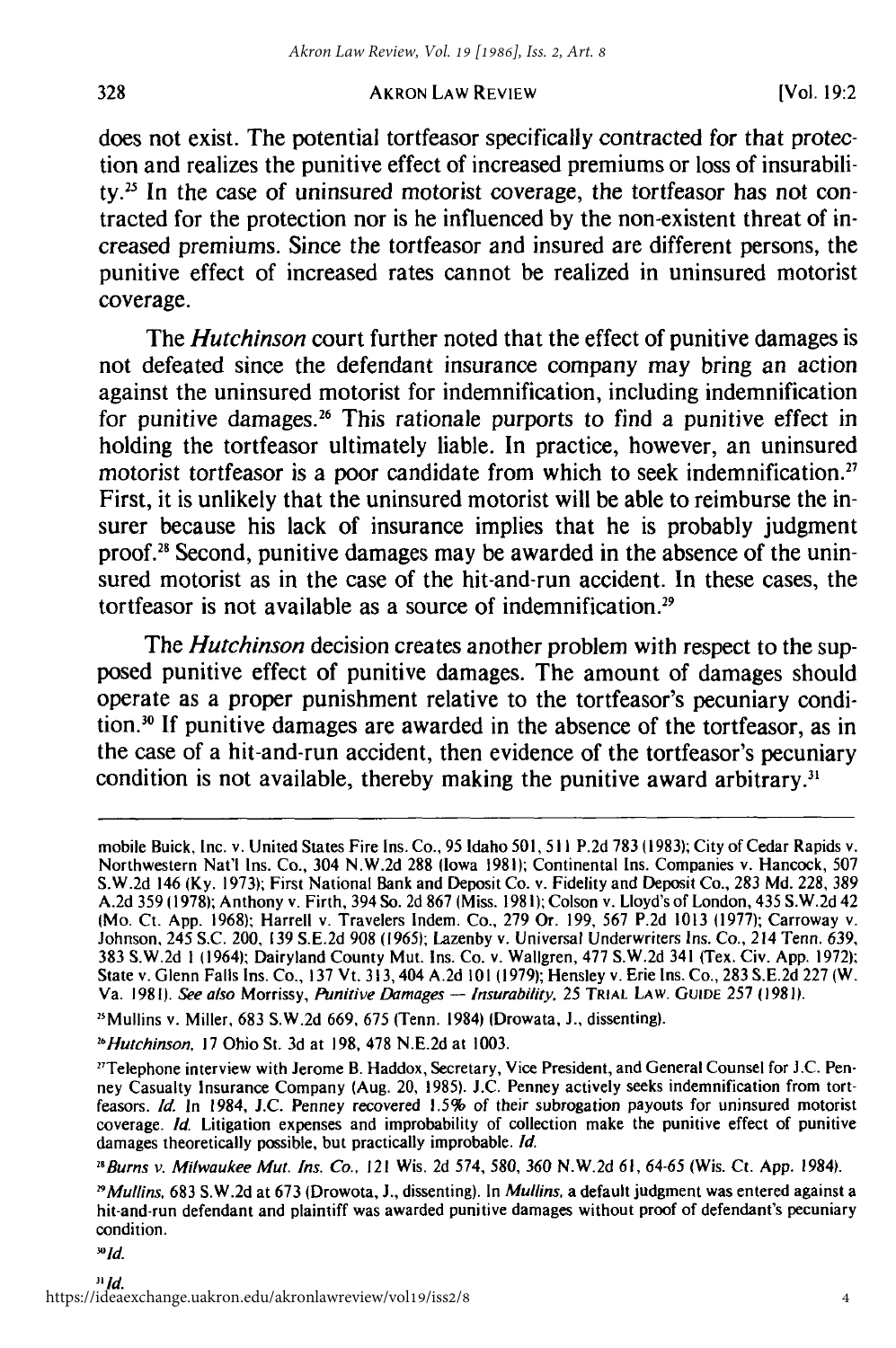#### Fall, **19851 RECENT CASES**

The difficulty of realizing the punitive effect of punitive damages in uninsured motorist coverage is ignored **by** a small minority of courts who treat the insurance contract as controlling.<sup>32</sup> In order to justify an award of punitive damages, those jurisdictions only require that the insurance contract provide for such coverage. 3 The majority in *Hutchinson* adopted this minority view focusing on the contractual relationship between insured and insurer.

The court examined the provision of the policy<sup>35</sup> and held that the extent of coverage is ambiguous when an insurer promises to pay for all "bodily injury" caused **by** an uninsured motorist. The court believed that the provision could be read to either include or exclude punitive damages.<sup>36</sup> The court further held that in cases where policy language is ambiguous, the language "will be construed liberally in favor of the insured and strictly against the insurer."<sup>37</sup> Accordingly, the court interpreted this policy to include coverage for punitive damages.<sup>38</sup>

This finding raises two additional issues. First, was the contract language really ambiguous enough to warrant an interpretation against the insurer? Second, assuming that a contract could be found, is that contract void as against public policy?

<sup>35</sup>The pertinent provision of the policy reads as follows: "We will pay damages which a covered person is legally entitled to recover from the owner or operator of an uninsured motor vehicle because of bodily injury sustained by a covered person and caused by an accident..." Hutchinson, 17 Ohio St. 3d at 197, 478 N.E.2d at 1002.

*-Hutchinson,* 17 Ohio St. 3d at 198, 478 N.E.2d at 1003.

<sup>&</sup>lt;sup>32</sup>See supra note 1.

 $^{33}$ See, e.g., Mullins, 683 S.W.2d at 671.

*<sup>-</sup>Hutchinson* is a 4-3 decision which represents a departure from the philosophy espoused in Detling. In Detling, a unanimous court held that punitive damages are proper only if punishment will result. Detling, 70 Ohio St. 2d at 136, 436 N.E.2d at 209. The *Hutchinson* decision permits punitive damages where a provision for such damages has been included in the insurance contract. A change in personnel may explain this change in philosophy. Detling was decided by Milligan, C.J., Brown, Sweeney, Locher, Holmes, Brown, and Krupansky, **JJ.** In Hutchinson, Locher and Holmes, **J.J.,** maintained their opinion in Detling and were joined in dissent by Wright, J., Brown, Douglas and Sweeney, **J.J.,** apparently changed their position from Detling and were joined by Celebrezze, **C.J.,** who did not participate in the Detling decision.

<sup>&</sup>quot;This canon of insurance language construction was previously defined by the Ohio Supreme Court in Buckeye Union Ins. Co. v. Price, 39 Ohio St. 2d 95, 313 N.E.2d 844 (1974). The canon is broadly accepted on two theories. First, in cases where the insurer promises a broad plan of coverage, he assumes a duty to define any limitations he wishes to place on that coverage. An absence of expressed limitations presumes that the insurer did not intend to limit the coverage at the time the policy was sold. Second, insurance policies are viewed as contracts of adhesion since they are offered to the insured on a take-it-or-leave-it basis. As such, the policies will be interpreted to mean what a reasonably prudent person would understand them to mean. Note, Punitive Damages **-** Public Policy Does Not Preclude Payment Of Punitive Damages Under An Insurance Policy, 33 **DRAKE** L. REV. **177, 178 (1983-84).**

*<sup>-&#</sup>x27;Hutchinson,* 17 Ohio St. 3d at 198, 478 N.E.2d at 1003. In applying the aforementioned principles of liberal construction to the uninsured motorist provision, the court found the plaintiff's arguments well taken in that "punitive damages are the type of damages which a party would be legally entitled to recover **...** where the facts and circumstances of a particular case warrant such an award." **Id.** By structuring the language as it did, the defendant insurance company has agreed to subrogate itself into the position of the uninsured motorist tortfeasor. The court then reasoned that since the provision did not clearly prohibit such an award of punitive damages, it is reasonable to assume that such an award should be awarded in a proper an award of bunnyc damages, it is reasona<br>Published by Islands of bodily injury? *Id.*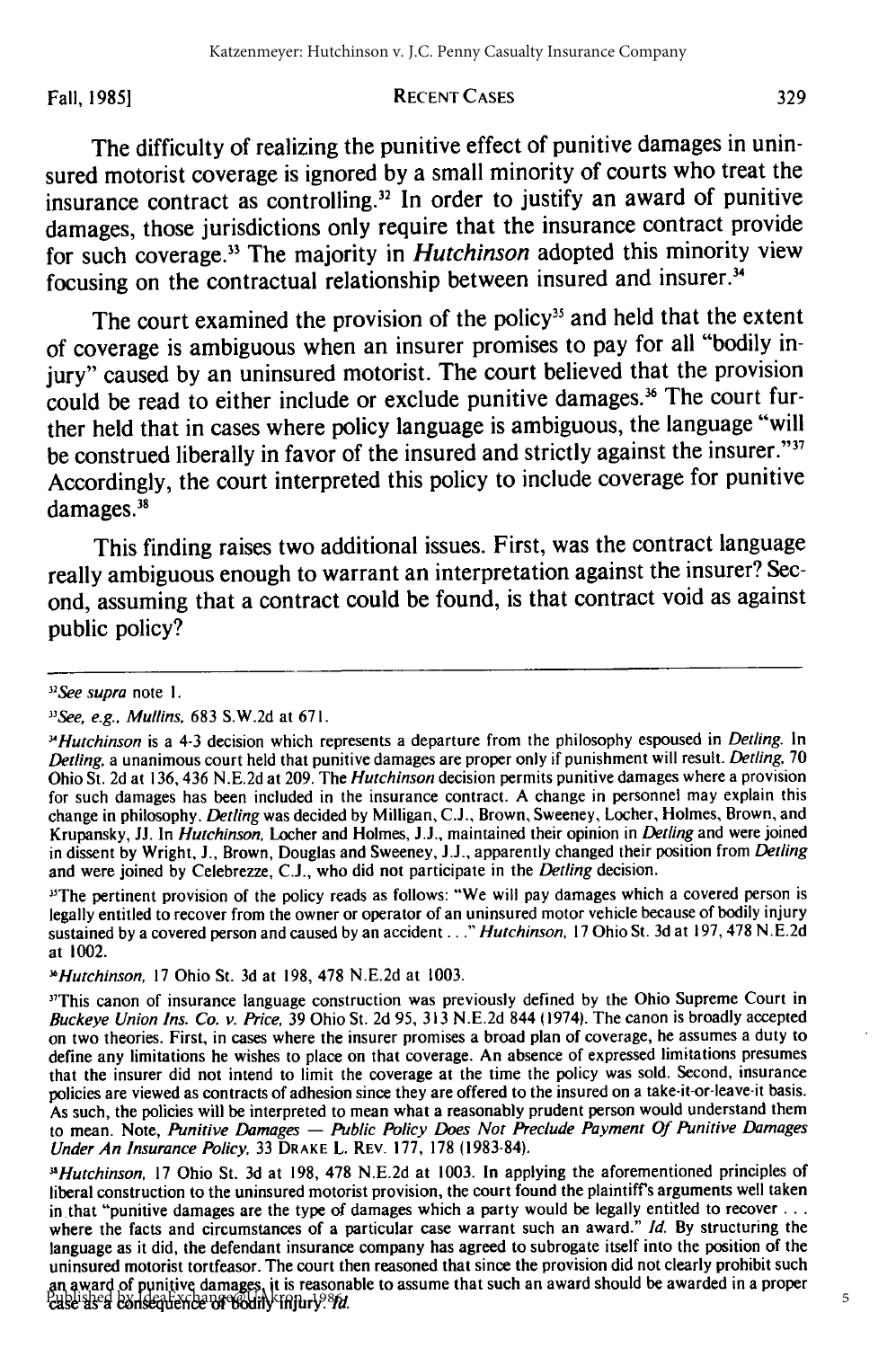As to the first issue, whether a promise to pay for all "bodily injury" can be construed to include coverage for punitive damages, the court looked to Ohio's statutorily-mandated minimum of uninsured motorist coverage.<sup>39</sup> The maximum extent of coverage is limited **by** the type of insurance purchased. No state has permitted punitive damages where the statute and insurance policy have limited coverage to "bodily injury.""" **The only states to permit recovery** for punitive damages have found that either the statute or the policy extends coverage beyond mere "bodily injury.""

In *Hutchinson,* Ohio has gone one step further. **J.C.** Penney's policy provided for statutorily mandated coverage.<sup> $42$ </sup> Ohio law requires coverage for "bodily injury."<sup>43</sup> The scope of the coverage cannot be extended beyond "bodi**ly** injury" either **by** statute or **by** contract." The court must have adopted the belief that "bodily injury" coverage, alone, includes punitive damages. Since no other state, even those permitting recovery for punitive damages, has reached

See also Kahn, *Looking For "Bodily Injury": What Triggers Coverage Under A Standard Comprehensive General Liability Insurance Policy?,* 19 **FORUM** 532 (1984). The article points out that "bodily injury" has been construed to include "any localized abnormal condition of the body." *Id.* at 537. The term is limited to internal injuries, damaged tissue, some forms of disease, sickness, emotional stress, mental distress, rape, and birth of a deformed child. *Id.* at 537-38. "The concept of bodily injury must be distinguished from 'personal injury,' which results from false arrest, false imprisonment, malicious prosecution, libel, slander, and similar acts." *Id.* at 538.

'Only the following states have permitted recovery for punitive damages. In each, recovery was predicated on the theory that either the statute or the policy provided for more than mere "bodily injury." *Mullins.* 683 S.W.2d at 670 (legislative history indicates a desire to equate uninsured motorist coverage with liability insurance in all respects, including punitive damage coverage); Home Indem. Co. v. Tyler, 522 S.W.2d 594, 597 (Tex. Civ. App. 1975) (policy extended coverage beyond "bodily injury" by promising to cover "all sums which . . . the insured shall be legally entitled to recover"); Lipscombe v. Security Ins. Co., 213 Va. 81, 85, 189 S.E.2d 320, 323 (1972) (statute requires that each policy contains "provisions undertaking to pay the insured all sums which he shall be legally entitled to recover as damages from the owner or operator of an uninsured motor vehicle").

*1 2 See supra* note **35.**

**\* 3 OHo** REV. **CODE ANN.** § 3937.18(A)(1) (Page 1984). The statute reads in pertinent part:

Uninsured motorist coverage, which shall be in an amount of coverage equivalent to the automobile liability or motor vehicle liability coverage and shall provide protection for *bodily* injury or death under provisions approved by the superintendent of insurance, for the protection of persons insured thereunder who are legally entitled to recover damages from owners or operators of uninsured motor vehicles because of *bodily injury,* sickness, or disease, including death resulting therefrom. (Emphasis added.)

"The *Hutchinson* court, in its decision, did not examine the statute, its intent, or its legislative history. The court based its judgment solely on an understanding of "bodily injury" coverage as it appeared in the policy provision. *Hutchinson,* 17 Ohio St. 3d at 197-98, 478 N.E.2d at 1003. *See also,* Brief of Defendant-Appellee and Cross-Appellant at 16, Hutchinson v. **J.C.** Penney Casualty Ins. Co., 17 Ohio St. 3d 195, 478 N.E. 2d https://0004985pmge.uakron.edu/akronlawreview/vol19/iss2/8

*<sup>&</sup>quot;See* supra note 43.

<sup>&#</sup>x27;The following cases represent a list of states that have considered the issue of whether an uninsured motorist provision includes a punitive damage award. However, these states have refused to authorize such coverage: California State Auto. Ass'n Inter-Ins. Bureau v. Carter, 164 Cal. App. 3d 257, **-,** 210 Cal. Rptr. 140, 142-43 (1985); Suarez v. Aguiar, 351 So. 2d 1086, 1088 (Fla. Dist. Ct. App. 1977); Braley v. Berkshire Mut. Ins. Co., 440 A. 2d 359, 360 (Me. 1982); Laird v. Nationwide Ins. Co., 243 S.C. 388, **-,** 134 S.E. 2d 206, 210 (1964); Burns v. Milwaukee Mut. Ins. Co., 121 Wis. 2d 574, 579-80, 360 N.W. 2d 61, 63 (Wis. Ct. App. 1984). In each case the policy provided coverage equal to the statutory requirement of "bodily injury," and in each case recovery for "bodily injury" did not include punitive damages.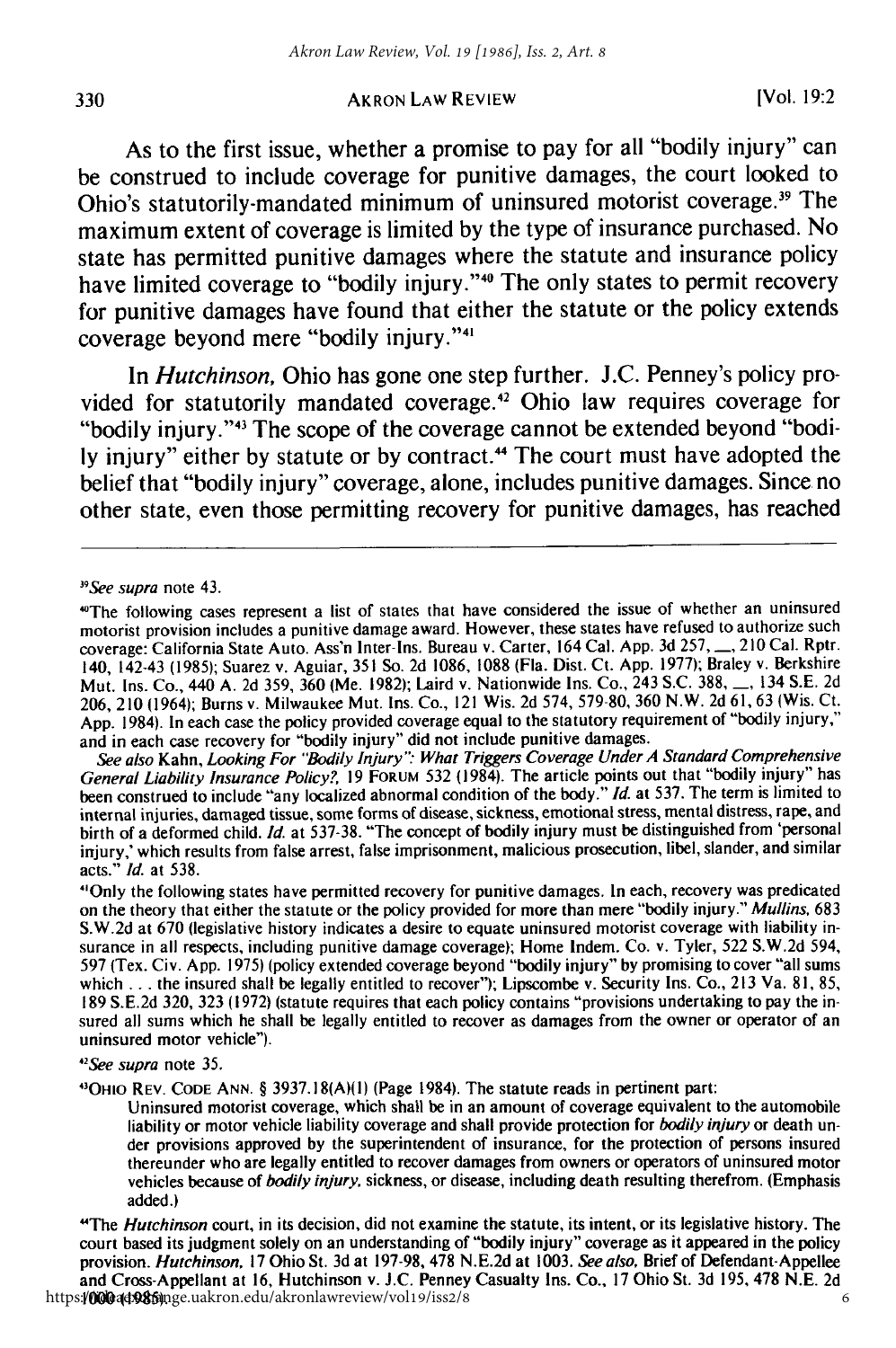Fall, **19851**

#### **RECENT CASES**

this conclusion,<sup>45</sup> this may be a strained interpretation.

The court rationalized its finding of a punitive damage contract **by** reasoning that uninsured motorist coverage should provide a broad-based source of coverage, including coverage for punitive damages.<sup>46</sup> The *Hutchinson* court cites *Kish v. Central National Insurance Group,47* in support of that proposition.<sup>48</sup> However, this support is untenable.<sup>49</sup>

The *Kish* court held that intentional injuries could be covered within the meaning of uninsured motorist coverage, even though such an award would be excluded from liability insurance coverage.<sup>50</sup> Accordingly, the *Hutchinson* court reasoned that uninsured motorist coverage must be a broader form of coverage than ordinary liability insurance.<sup>51</sup>

While the *Kish* decision mandates coverage for intentionally caused injuries, it does not stand for the proposition that uninsured motorist coverage should be liberally construed in order to provide a broad based form of coverage. The *Kish* court expressly rejected a liberal interpretation of the policy language which defined the extent of coverage. <sup>2</sup>*Kish* directly opposes the proposition that uninsured motorist policies should be read more liberally than other types of policies.<sup>53</sup>

In *Hutchinson,* the court has given a **highly** liberal construction to "bodily injury" coverage. Until *Hutchinson,* Ohio courts have refused to give in-

*"See* supra note 40.

*"Hutchinson,* 17 Ohio St. 3d at 197, **478** N.E.2d at 1003.

*<sup>\*</sup>Hutchinson,* 17 Ohio St. 3d at 197, 478 N.E.2d at 1002-03.

**<sup>1167</sup>** Ohio St. **2d** 41, 424 N.E.2d **288** (1981).

*<sup>&</sup>quot;Hutchinson,* 17 Ohio St. 3d at 197, **478** N.E.2d at 1002-03.

<sup>41</sup>n dissent, Justice Wright rejected the majority's position that *Kish* lends support to its position because "Kish involved essentially the availability of *compensatory,* and not punitive damages." 17 Ohio St. 3d at 202, 478 N.E. 2d at 1006 (Wright, **J.,** dissenting). (Emphasis original).

*<sup>-&</sup>quot;Kish.* 67 Ohio St. 2d 41,424 N.E.2d 288. In Kish. an uninsured motorist intentionally shot and killed the insured after the two had accidentally collided. **Id.** at 42, 424 N.E.2d at 289. The insured's estate sought to recover under the insured's uninsured motorist coverage. The insurer argued that since the killing was intentional, the claim would be excluded from coverage. The estate argued that the killing was accidental since it was the result of an accidental car accident. Id. at 43, 46, 424 N.E.2d at 290, 292.

The Kish court adopted the estate's view and held that the mind of the insured should determine if the act was accidental or intentional. **Id.** at 48, 424 N.E.2d at 293, Accordingly, the killing was viewed as accidental and payment of the claim was possible. **Id.** at 49, 424 N.E.2d at 293. The Hutchinson court rationalized that since liability insurance would have excluded coverage for such an intentional tort, that uninsured motorist coverage must be a broader form of coverage.

The Kish court, however, refused to find for the estate. The language of the policy covered injuries sustained as the result of an accident with an uninsured motor vehicle. The court held that reasonable minds could not interpret this language to include coverage for a shotgun death, even though the death was accidental relative to the insured, and was the result of a traffic accident. **Id.** at **52,** 424 N.E.2d at 295.

The Kish decision actually runs counter to *Hutchinson.* The Hutchinson court used Kish to support a liberal reading of coverage defined as "bodily injury." In Kish, the court refused to apply a liberal construction to the provision of coverage.

<sup>&</sup>lt;sup>52</sup> Kish, 67 Ohio St. 2d at 52, 424 N.E.2d at 295. *31d.* Published by IdeaExchange@UAkron, 1986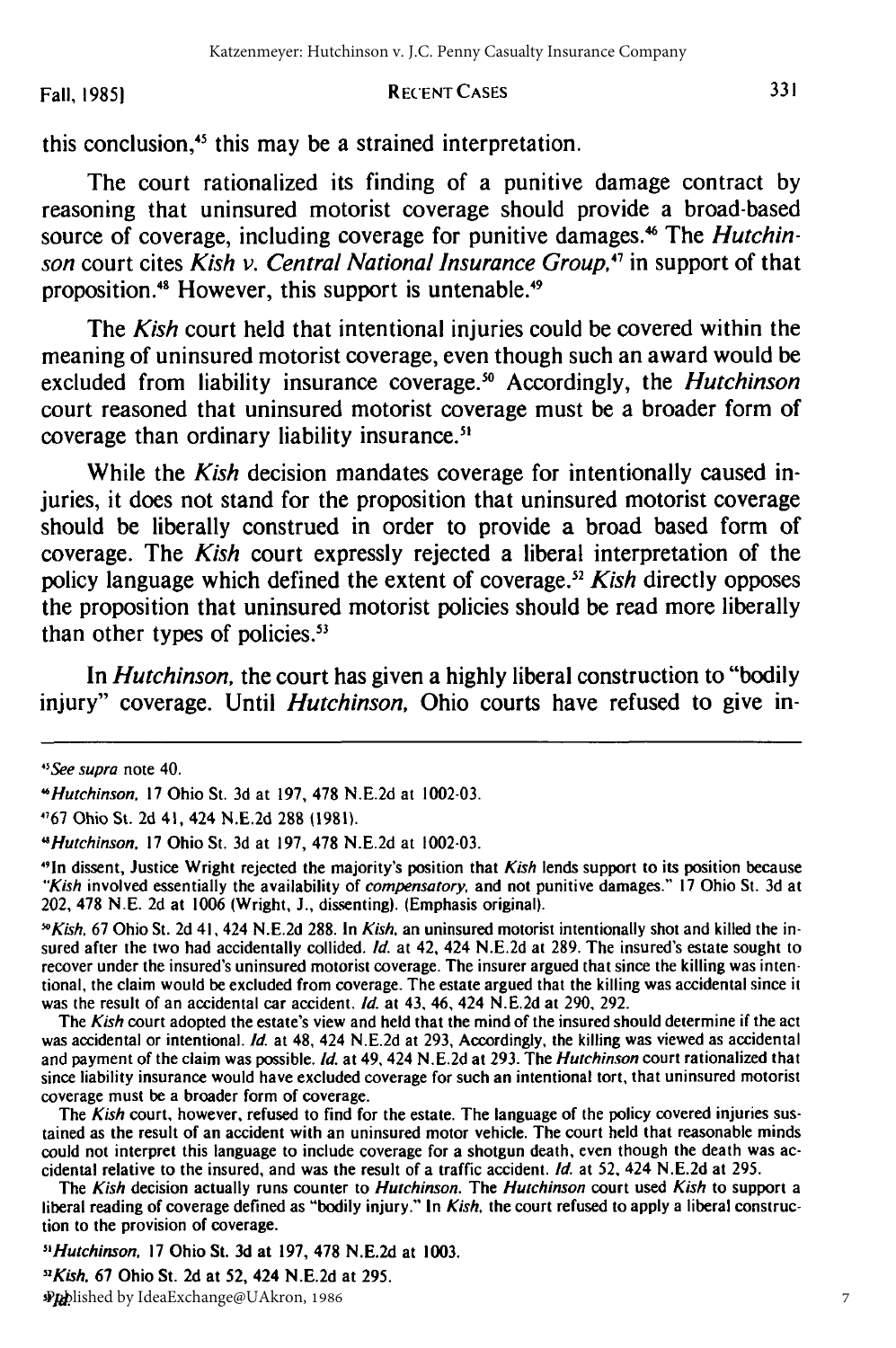surance policy provisions a highly liberal construction, especially in cases where the intent of the parties, at the time of contracting, would be defeated by such construction.<sup>54</sup>

The second issue concerns the contract's application in light of public policy. Even if a contract for coverage is found, it will be struck down as void if it operates to contravene public policy.55 Likewise, an insurance contract will be struck down if the beneficiary does not have an insurable interest.<sup>56</sup> Assuming that the insurer had contracted to include punitive damages within the uninsured motorist policy, and that punitive damages will be awarded without punishing the tortfeasor, is the contract void as against public policy?

Most courts have answered no." The troublesome area is determining whether or not a contract exists. If it can be shown that the insurer had contracted to provide for such coverage, most courts will not consider enforcement of that contract to be violative of public policy.<sup>58</sup>

Public policy may be compromised, however, when an insurer is forced to pay the punitive award. In *Hutchinson,* the court interpreted "bodily injury" coverage to provide punitive damages.<sup>59</sup> Had the insurer assumed that the policy was clear in excluding punitive awards, then public policy would be violated. The insurer did not exact payment for that coverage and, as such, must increase premiums among all other policy holders or compromise the viability of his company.<sup>60</sup> An understanding of the intended punitive effect of punitive damages would prevent an insurer from presuming that public policy demands payment for punitive damages when the insurer offers "bodily injury" coverage.<sup>61</sup>

*"See supra* note 24.

*<sup>&</sup>quot;See, e.g.,* Orris v. Claudio, 63 Ohio St. 2d 140, 143, 406 N.E.2d 1381, 1383 (1980). In *Orris,* the court reasoned that **"...** . there is a preponderance of merit in the insurance company's argument that the terms of the contract of insurance must be given due consideration, and that weight must be given to what was contemplated by the parties." *Id.* In Randolph v. Grange Mut. Casualty Co., 57 Ohio St. 2d 25, 385 N.E.2d 1305 (1979), the court held that "the rule of liberal construction of ambiguities in favor of the insured is inapplicable where the result obtained would not conceivably have been intended by the parties." *Id.* at 28, 385 N.E.2d at 1307.

<sup>&</sup>quot;RESTATEMENT OF **CONTRACTS** § 598 comment a **(1932).** "If... it appears that the bargain forming the basis of the action is opposed to public policy or transgresses statutory prohibitions, the courts ordinarily give him no assistance."

<sup>&</sup>quot;Loomis v. Eagle Life & Health Ins. Co., 72 Mass. 396 (6 Gray 1856). Insurance coverage is valid only when it is a contract to indemnify the beneficiary from loss. A life insurance policy on the life of another is not valid unless the beneficiary has an interest in the life of the insured. Absence of such an interest operates as a wager which may provoke criminal behavior. *Id*

*<sup>591</sup>d.*

*<sup>&</sup>quot;Hutchinson,* 17 Ohio St. 3d at 197-98, 478 N.E.2d at 1002-3.

 $P$ Premium rates include "amounts which] will enable the company to (1) to pay losses to be incurred during the life of such policies..., (2) to pay other proper operating expenses of the company, and (3) to retain a fair and reasonable profit." Allen, *Insurance Rate Regulation And The Courts: North Carolinas "Battleground" Becomes A "Hornbook, "* 61 N.C.L. REV. 97, 100-101 (1982-83).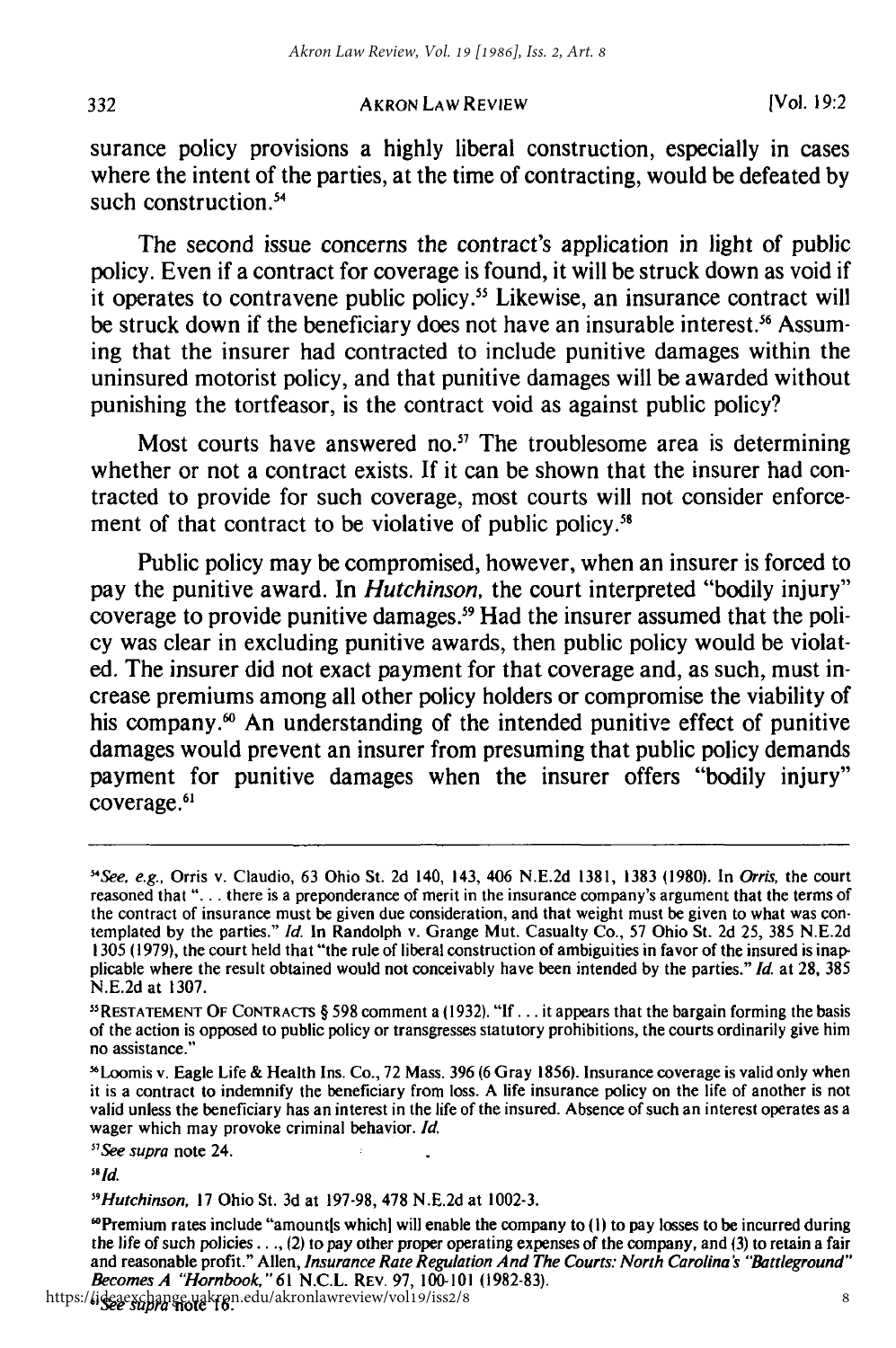#### Fall, **1985) RECENT CASES**

However, the situation is different when the insurer volunteers to provide punitive damage coverage by contract. Public policy is not violated since such coverage does not punish the wrong party, or lessen the punitive effect of punitive damages.<sup>62</sup> The tortfeasor is still ultimately liable; he is subjected to the same peril regardless of whether the victim is covered by uninsured motorist coverage. The liability of the tortfeasor merely shifts to the insurer. The only difference is that the victim is guaranteed to receive the punitive award while the insurer must cover any loss. The insurer is not punished by the loss. He has contracted to receive increased premiums as compensation for that risk, and he is not faced with an unexpected claim.

Finally, public policy is violated if insurance coverage is provided to an insured who does not have an insurable interest.<sup>63</sup> In *Hutchinson*, the insured does have an insurable interest, an interest he could otherwise recover from the tortfeasor had the tortfeasor been available for payment.<sup>64</sup> The insured simply receives an amount to which he is entitled. The insurance coverage merely operates as a conduit from which the insured is guaranteed payment and does not operate as a wager.

## IMPACT **PUNISHES** POLICYHOLDERS

The *Hutchinson* court has reached a bizarre decision.<sup>65</sup> The decision represents a strained interpretation of policy language and operates to punish an innocent party. While the *Hutchinson* decision seems to violate the intended purpose of punitive damages, it will have a minimal direct impact on the insurance industry since most insurers are now incorporating language specifically excluding punitive damage coverage.<sup>66</sup> The real importance of the decision lies in the inferences that can be drawn from the opinion.

For example, the *Hutchinson* decision may indicate a softening of the view that punitive damages are intended solely for the purpose of punishment. The court permitted punitive damages without any showing of punitive effect simply because the contract provided for such coverage.<sup>67</sup> The court may now

*<sup>&</sup>quot;Home indem. Co.,* **522 S.W.2d** at 597.

*<sup>6</sup>See supra* note **56.**

<sup>&</sup>quot;BLACKS LAw DICTIONARY **720** (5th ed. **1979).** An insurable interest is "[sluch a real and substantial interest in specific property as will prevent a contract to indemnify the person interested against its loss from being a mere wager policy."

<sup>6</sup>Provoked **by** the *Hutchinson* decision, Charles Horn introduced a bill proposing legislation that would prohibit punitive damage awards under an uninsured motorist policy. **S.** 249, 99th Cong., **Ist** Sess. **(1985).** Charles Horn is a Republican state senator from Dayton, Ohio.

<sup>&</sup>quot;Telephone interview with Jerome B. Haddox, Secretary, Vice President, and General Counsel for J.C. Penney Casualty Insurance Company (Aug. 20, 1985). The Insurance Service Office drafts insurance policies on behalf of its member companies that currently insure **50%** of the private passenger automobiles in Ohio. **Id.** It is presumed that they will consider amending their policy language to expressly exclude punitive damage coverage. **Id.**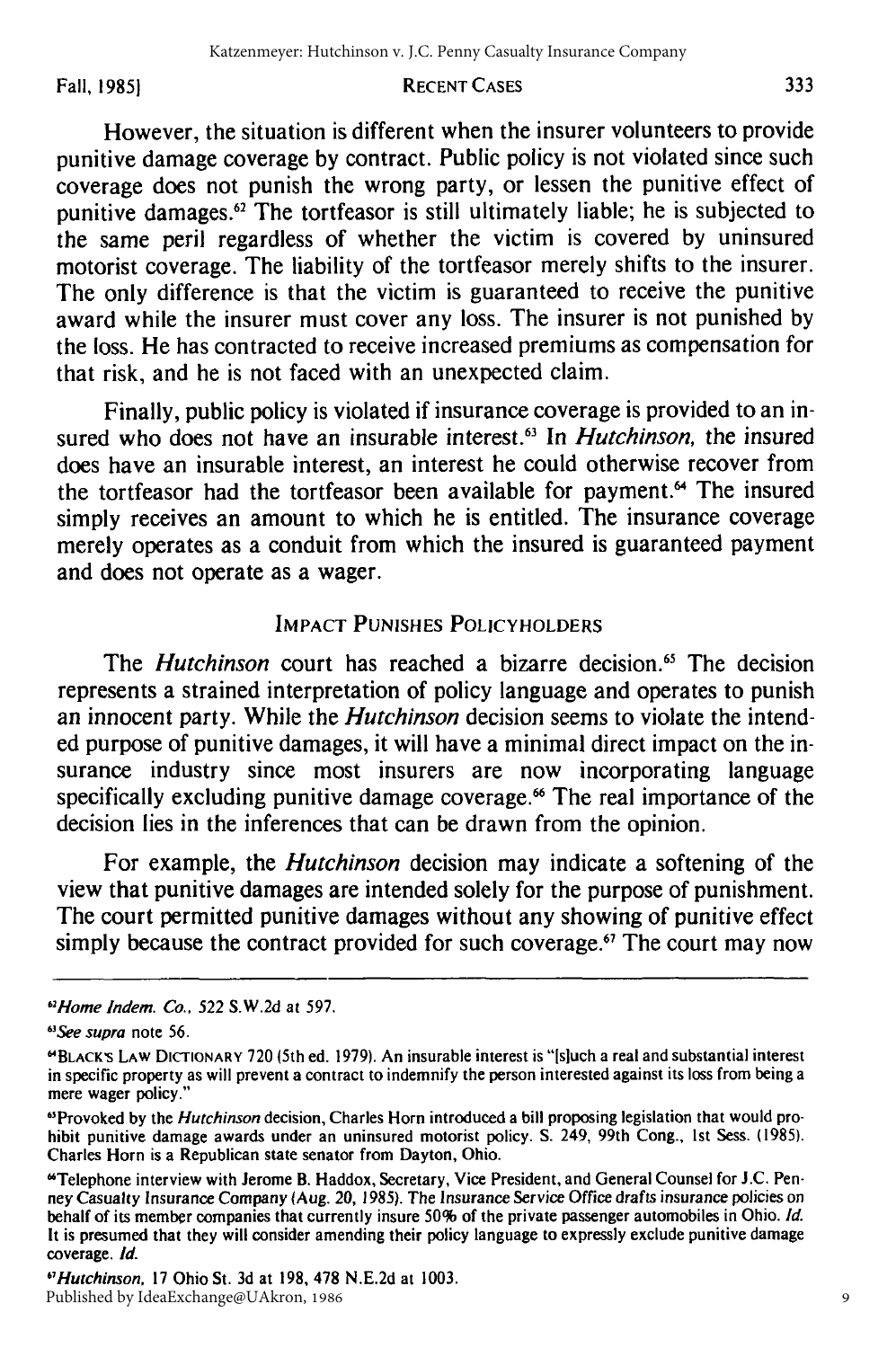be adopting the philosophy that punitive damages are intended, at least in part, to compensate the victim for the aggravation of the tort. Prior to this decision, the Ohio Supreme Court has strictly required that punitive damages punish the tortfeasor.<sup>68</sup>

Furthermore, while the Ohio Supreme Court has never decided the issue, *Hutchinson* stands in dicta for the proposition that punitive damages are also insurable under liability insurance. The court was likely influenced **by** appellant's argument that the majority of other jurisdictions permitted liability insurance to cover punitive damages.<sup>69</sup>

This philosophy runs counter to previous case law in Ohio. Prior to this decision, lower Ohio courts had decided that punitive damages were not insurable under a liability insurance policy.<sup>70</sup> These courts reasoned that it was against public policy to award punitive damages if that award did not operate to punish the tortfeasor."

Additionally, the court exhibits the liberal construction it will give to insurance contracts in order to benefit the insured.<sup>72</sup> The court held that "bodily injury" coverage was to include coverage for punitive damages.<sup>73</sup> No other jurisdiction has been willing to extend "bodily injury" coverage to this degree.<sup>7</sup>

The Ohio legislature has been on a campaign since **1980** to simplify insurance policy language.<sup>75</sup> Ohio believes that simplified language is necessary to provide policy holders with a meaningful understanding of their coverage.<sup>76</sup> The *Hutchinson* decision may hinder that goal **by** preventing insurers from using simplified "plain English" language. Insurers will refuse to compromise contract precision in order to obtain "plain English" policies. $<sup>n</sup>$ </sup>

*'See* supra note 20.

 $n/d$ .

"Hutchinson. **17** Ohio St. **3d** at **198, 478 N.E.2d** at **1003.**

<sup>74</sup>See supra note 40.

"OHIO REV. **CODE ANN. § 3902.01-08** (Page 1984).

 $^{\prime\prime}$ *Id.* 

"in Graham v. Public Employees Mut. Ins. Co., **98** Wash. **2d 533, 656 P.2d 1077 (1983),** a similar issue arose. Several homeowners were protected **by** a "plain English" homeowner's policy issued **by** defendant. **Id.** at 534, **656 P.2d** at **1079.** The homeowners suffered a loss as a result of mud slides caused **by** the eruption of Mount St. Helens. **Id.** Defendant's "plain English" policy excluded coverage for "earth movement" in simplified language. **A** prior unsimplified policy, offering the same coverage, contained language which express**ly** excluded coverage for damage caused **by** volcanic eruption. The enumerated exceptions to coverage were removed in order to simplify the readability of the policy. **Id.** at **535, 656 P.2d** at **1079.**

The Washington Supreme Court held for plaintiffs. **Id.** at **539, 656 P.2d** at **1081.** The court reasoned that mud slides and volcanic eruptions were not forms of "earth movement" as excluded **by** the new "plain https://**English apglicy.k/d**n.edu/akronlawreview/vol19/iss2/8 10

<sup>&#</sup>x27;"Detling, **70** Ohio St. **2d** 134, **136,** 436 **N.E.2d 208, 209 (1982).**

<sup>&#</sup>x27; 9 Hutchinson. **17** Ohio St. **3d** at **197, 478 N.E.2d** at 1002.

<sup>&</sup>quot;in dissent, Justice Wright said that "[ujnfortunately, the majority has ignored the well-founded rationale underlying punitive damages and instead has provided an enhanced reward to an adequately compensated party solely for reward's sake." Hutchinson, **17** Ohio St. **3d** at 201, **478 N.E. 2d** at **1005** (Wright, **J.,** dissenting).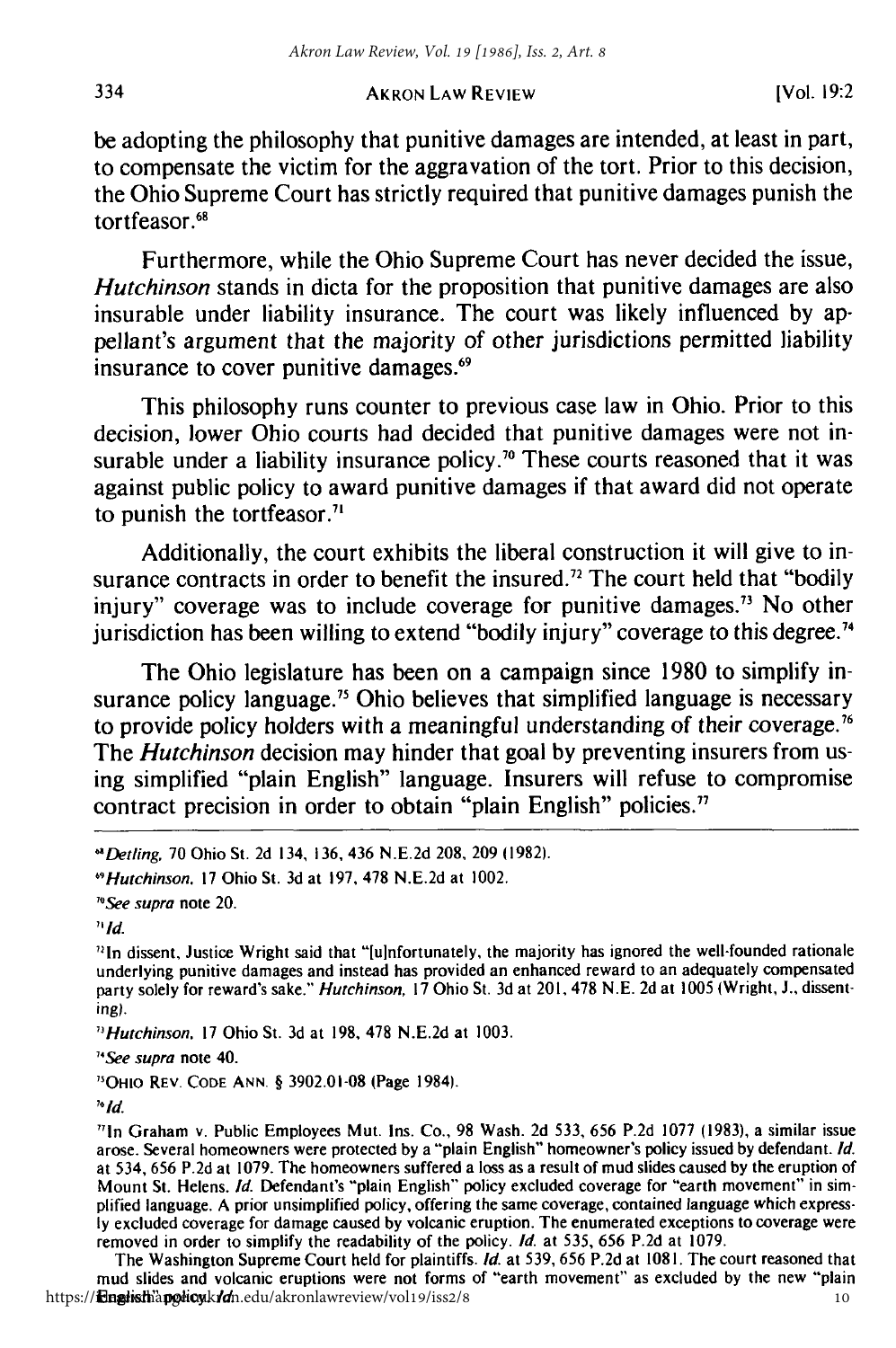Fall, **19851**

#### **RECENT** CASES

Finally, the costs of uninsured motorist coverage must necessarily rise as a result of *Hutchinson."8* Insurers are faced with one of two choices. They must either provide coverage under the *Hutchinson* decision or rewrite the language of the policy to specifically exclude that coverage. In either case, the increase in expense is a result of *Hutchinson.* Since insurance rates are calculated based on the amount of claim dollars paid, those additional expenses will be passed on to the policyholders.79

#### **CONCLUSION**

In *Hutchinson,* the Ohio Supreme Court adopted the philosophy that it is not against public policy to provide uninsured motorist coverage that covers punitive damages.<sup>80</sup> By doing so, Ohio places itself in the minority.<sup>81</sup>

The court justifies its decision **by** holding that an insurer can provide such coverage under contract law.<sup>32</sup> By giving liberal construction to the provisions of the policy, the court held that since the terms of the policy were ambiguous, the policy would be construed in favor of the insured and accordingly provide coverage.<sup>83</sup> The court strained the terms of the policy to effect this result. When compared to other jurisdictions, the *Hutchinson* court interpreted policy provisions most liberally.8

The court then sought further support for its decision **by** finding that the uninsured motorist provision would indirectly impose a punishment on the tortfeasor.<sup>85</sup> The court reasoned that the tortfeasor would be punished since the insurer could bring an action for indemnification.<sup>86</sup>

"In simple terms, premium prices are set presuming that **70%** will be paid out in claims, 25% will be used to run the company, and **5%** will be used as profit. *Id.* Accordingly, premiums will increase as either claims or operating expenses increase. **Id.** *<sup>8</sup>*Hutchinson, 17 Ohio St. 3d at 198, 478 N.E.2d at 1003.

*"See supra* note I.

*3Id.*

*uSee supra* note 40.

*"Hutchinson,* **17** Ohio St. **3d** at **198, 478** N.E.2d at **1003.**

Published by IdeaExchange@UAkron, 1986

The final analysis of Graham is that "filf insurers must communicate the substance of their policy to their insureds in order to rely on its terms, they will have to produce policy forms that both their customers and their agents can readily understand. The Graham decision discourages such simplification." *Autopsy Of A* Plain English Insurance Contract: Can Plain English Survive Proximate Cause? 59 WASH. L. REV. 565, 581 (1984).

<sup>&</sup>quot;Telephone interview with Jerome B. Haddox, Secretary, Vice President, and General Counsel for **J.C.** Penney Casualty Insurance Company (Aug. 20, **1985).** In an effort to minimize the impact of *Hutchinson.* **J.C.** Penney has redrafted their current policy to expressly exclude punitive damage coverage. **Id.** However, since the decision in *Hutchinson* was unanticipated when the original policy was drafted, all uninsured motorist policy holders in Ohio will be ultimately charged for all expenses resulting from that decision. *Id.* These expenses include the *Hutchinson* award, possible awards under policies which have not yet expired, litigation expenses, and costs of incorporating new policy language. **id.** It is anticipated that these rate increases will be minimal. *Id.* If, however, J.C. Penney had decided to continue punitive damage coverage, as defined by Hutchinson. premiums for uninsured motorist coverage would have significantly increased. **Id.**

*<sup>&</sup>quot;Hutchinson,* 17 Ohio St. 3d at 198, 478 N.E.2d at 1003.